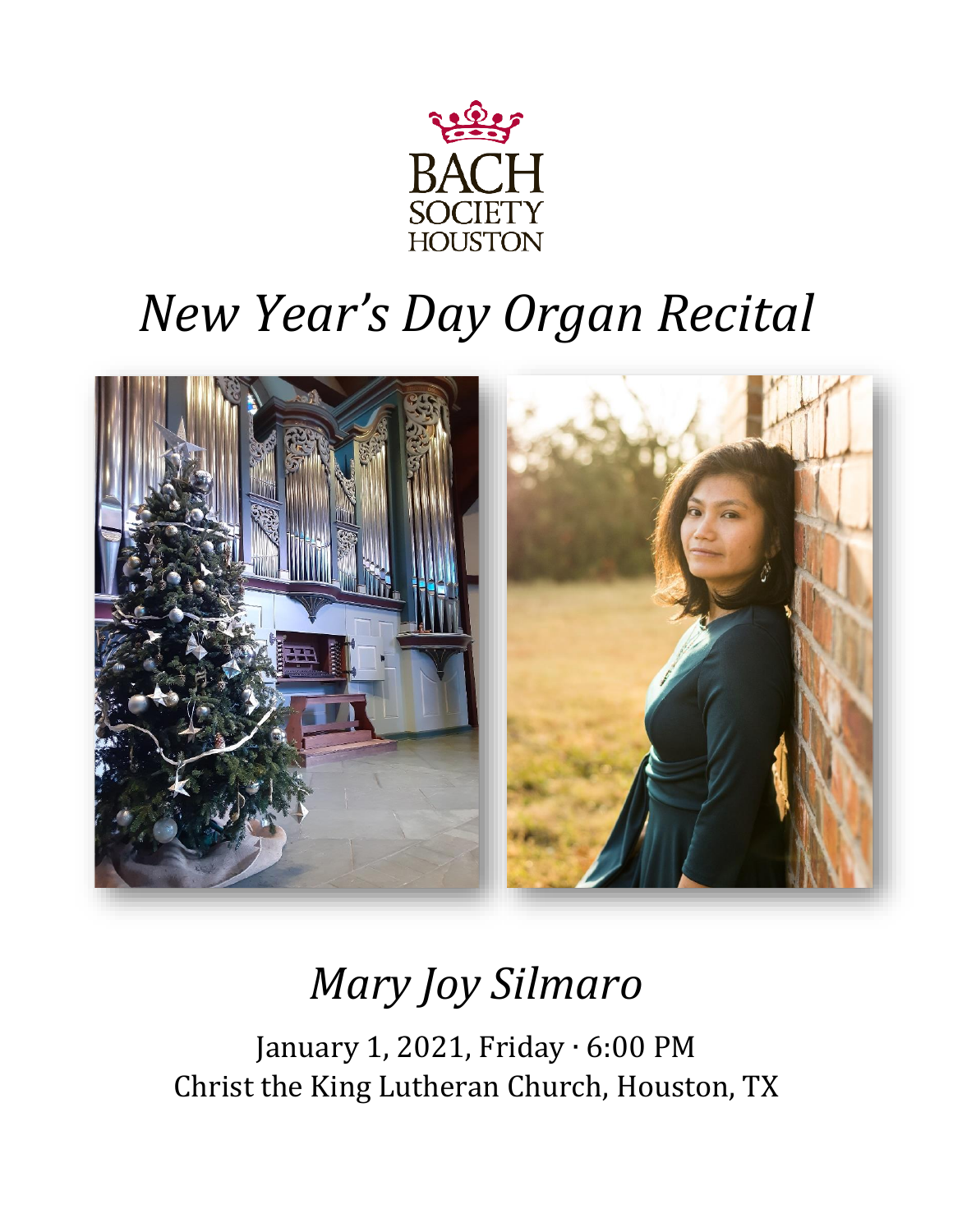#### **BACH SOCIETY STAFF**

Rick Erickson, Director Mary Joy Silmaro, Music Associate Linda Marx, Bach Office Christopher Holman, Website Coordinator/Musicology Rachel McWhirter, Videographer

#### **BOARD OF DIRECTORS**

Douglas D. Koch, MD, President Leonard Teich, Secretary Kleta Gerhart, Treasurer

> Linda Alexander, PhD Helga Aurisch, PhD Ian Butler, MD William Caudell Gail Glass Rodney C. Koenig The Rev. Duane Larson Kathy Segner Matthew Thompson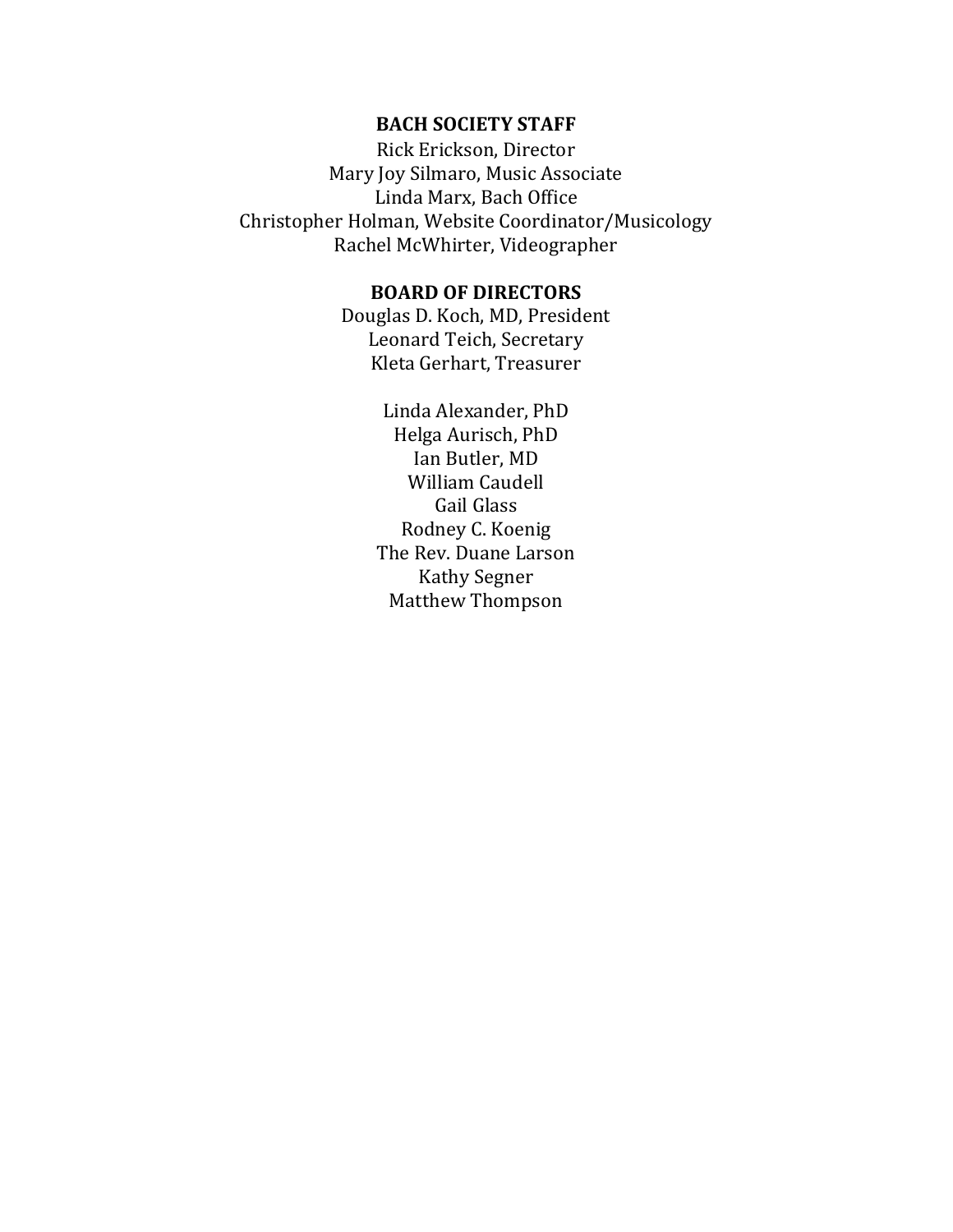| Fugue in G, BWV 577 (Jig Fugue)                          | Johann Sebastian Bach (1685-1750)      |
|----------------------------------------------------------|----------------------------------------|
| Chorale Fantasia on<br>"Vom Himmel hoch da komm ich her" | Johann Pachelbel (1653-1706)           |
| Vater unser im Himmelreich                               | Georg Böhm (1661-1733)                 |
| Trio super "Allein Gott in der Höh sei Ehr," BWV 676     | Johann Sebastian Bach                  |
| Prelude and Fugue in C minor, Op. 37                     | Felix Mendelssohn (1809-1847)          |
|                                                          |                                        |
| Voluntary in D major (1785)                              | William Boyce (1711-1779)              |
| Voluntary, Op. 6, No. 3<br>Largo and Moderato            | Samuel Sebastian Wesley (1810-1876)    |
| Scherzo Caprice                                          | Alec Rowley (1892-1958)                |
| Elegy                                                    | George Thomas Thalben-Ball (1896-1987) |
| Prelude and Fugue in E-flat (St. Anne), BWV 552          | Johann Sebastian Bach                  |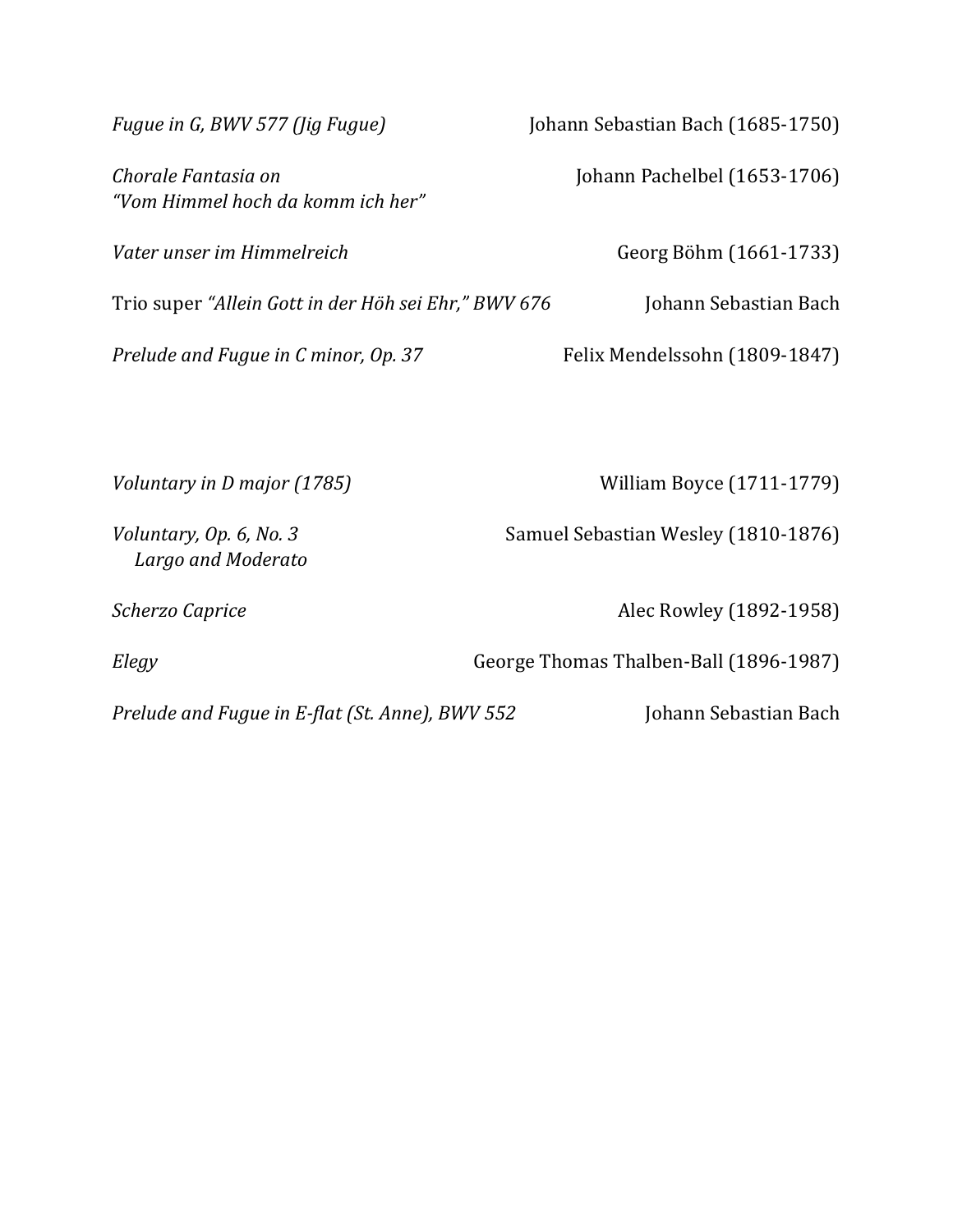Our program begins with a joyful dance, J.S. Bach's *Fugue in G, BWV 577,* also known as the *Jig Fugue.* American organist, Virgil Fox was famous for performing this piece with a clear, rhythmic drive while also having fun "dancing around" on the organ.

We continue with some German composers, first showcasing different settings of chorale tunes. Johann Pachelbel's *Fantasia on "Vom Himmel hoch da komm ich her,"*  ("From heaven above to earth I come," a famous Christmas tune) begins with slow anticipation and then moves into joyful semiquavers (sixteenth notes) over a strong statement of the chorale in the pedals.

Georg Böhm's setting on *Vater unser im Himmelreich* ("Our Father in Heaven") is set for two keyboards and pedal. The right hand plays the beautiful, ornamented melody, while the left hand and pedal provide a continuo accompaniment.

The last of the chorale settings in the program is J.S. Bach's *"Allein Gott in der Höh sei Ehr," BWV 676* ("Glory be to God in the Highest"). This setting is a trio: one voice in each hand and one in the pedal. *BWV 676* is part of the *Clavier-Übung III*, which is commonly known as an *Organ Mass* of Bach's settings of Luther's catechism.

We end the first half of the program with Felix Mendelssohn's *Prelude and Fugue in C minor, Op. 37.* The *Prelude* is a *Vivace,* with lively and continuous broken chords that drive their energy into the final cadence. The *Fugue* is considered one of Mendelssohn's greatest organ works, known for its dark, somewhat lyrical theme that builds momentum as each voice sings the melody again and again. Mendelssohn had begun the fugue as an improvisation for his friend and colleague Thomas Attwood in 1833. Mendelssohn revised it for several years, completing it in 1837 a work which turned out as this masterful *Prelude and Fugue in C minor.*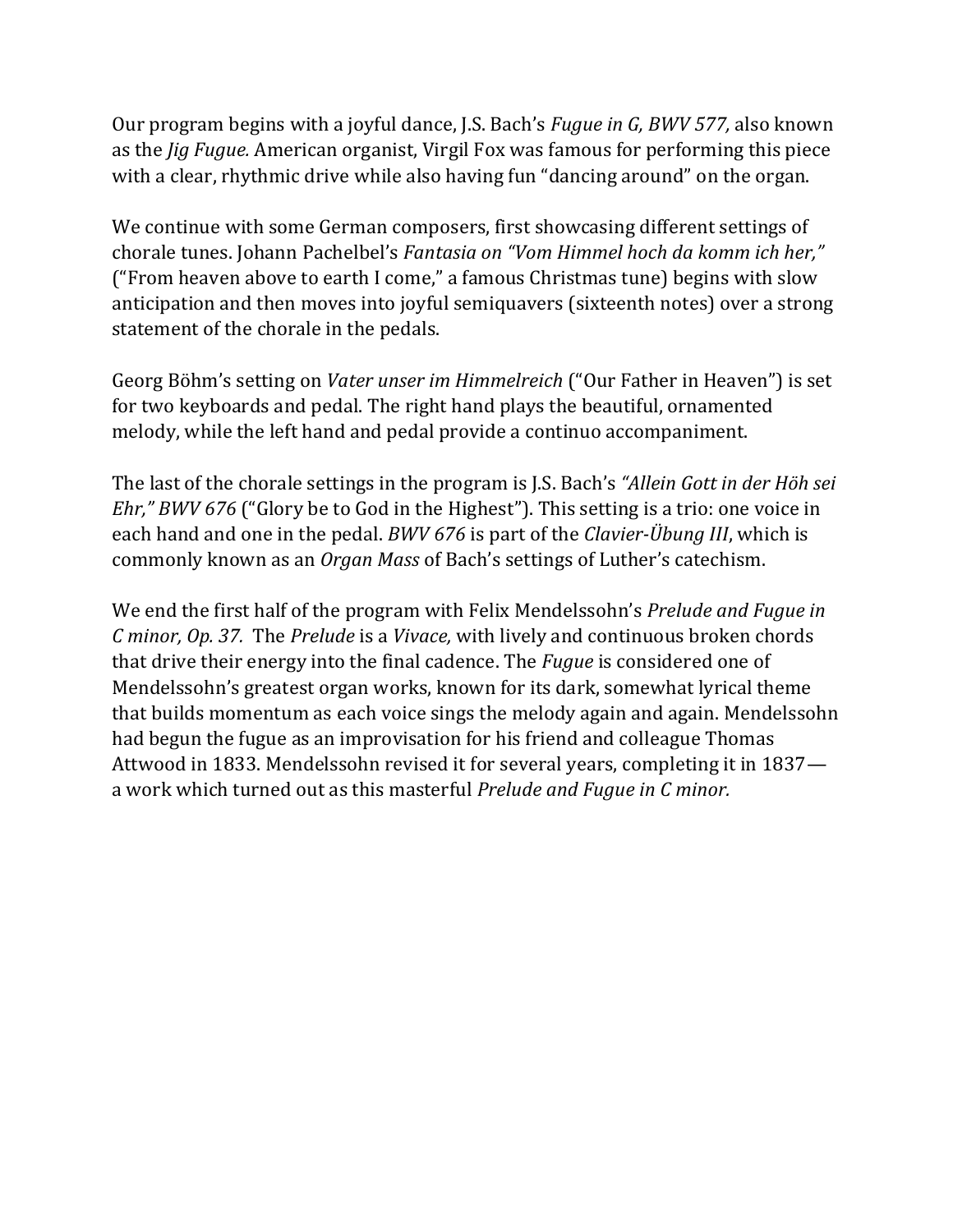The second half of the program features some British composers from the 18th century to the 20th century. William Boyce composed ten voluntaries for organ or harpsichord, of which *Voluntary in D major* is the first. As with most voluntaries of that time, it preludes with a slow section (usually of 3-4 voices) with many suspension harmonies, and then moves into a two-voice (sometimes three-voice) counterpoint section, featuring one voice on a trumpet and one voice on a softer stop or softer keyboard.

Next, we feature a different kind of voluntary—Samuel Wesley's *Voluntary, Op. 6, No. 3.* This is also in two sections, but this time preluding with an exchange between grand, majestic chords and softer melodic moments. This transitions into the next section which is a quasi-fugue, using the same theme over and over again to travel to many different keys.

Alec Rowley's *Scherzo Caprice* is quite different in style compared to earlier. The theme of the beginning and closing sections is whimsical, using very light sounds of the organ. The middle section is lyrical, with a gradual crescendo built in it.

Sir George Thomas Thalben-Ball was an Australian-born organist who spent his musical career in England. He was a renowned virtuoso as a pianist and organist and was also an excellent improvisor of all kinds of styles. *Elegy* is one of Thalben-Ball's best-known meditative works. It originated as an improvisation at the end of a live BBC daily religious service during World War II. The improvisation was highly praised that Thalben-Ball received many requests that he write it out. *Elegy* has a gradual, dramatic crescendo and diminuendo which is meant to be controlled by swell boxes on the organ and piston changes. However, on this organ, Rick Erickson will assist me in doing a manual crescendo and diminuendo!

Finally, we end the program with J.S. Bach, our beloved, favorite composer of all organ works. The *Prelude and Fugue in E-flat, BWV 552,* is famous for how Bach includes the majestic tune *St. Anne,* commonly known as "O God, Our Help in Ages Past." This piece, which is also part of Bach's *Clavier-Übung III,* is meant to function as prelude to a church service and a postlude at the end. The *Prelude* is set in majesty and grandeur fitting for God, King of the universe. The *Fugue* has three fugue sections for each of the Persons of the Trinity, with the first fugue clearly stating the first part of the *St. Anne* theme.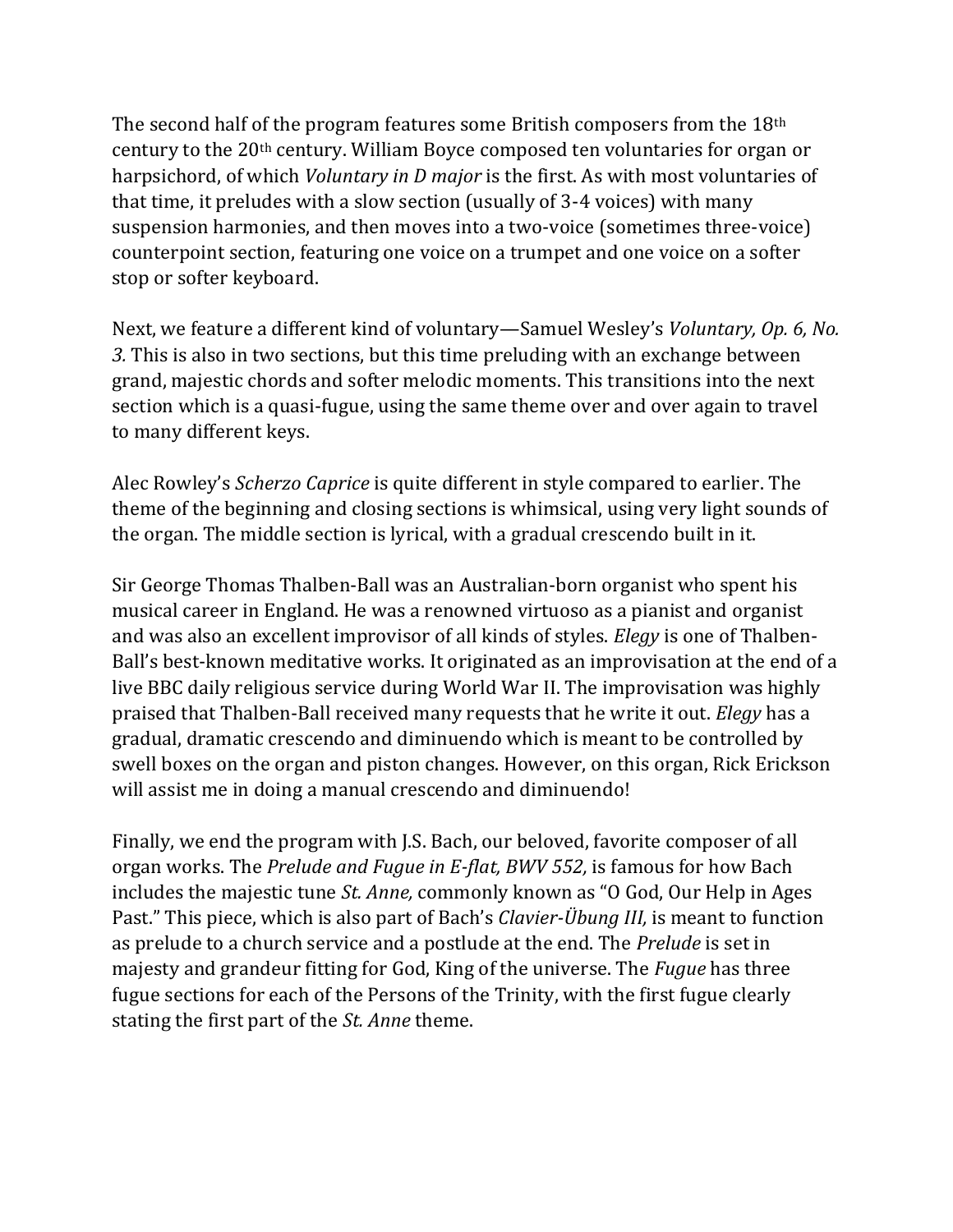### Soli Deo Gloria

*Thank you for joining us online for this recital. Subscribe and donate at: [www.bachsocietyhouston.org](http://www.bachsocietyhouston.org/) Your generous donation makes this and other BSH events possible. Look forward to our future events of this spring!* 

#### **Upcoming Bach Society Houston Events**

Gallery Concert at the MFAH Concerti for Strings: From Vivaldi to Bach Saturday, February 6, 2021 • 4:00 P.M. Details TBA

Visit our website for more information: **[www.bachsocietyhouston.org](http://www.bachsocietyhouston.org/)**